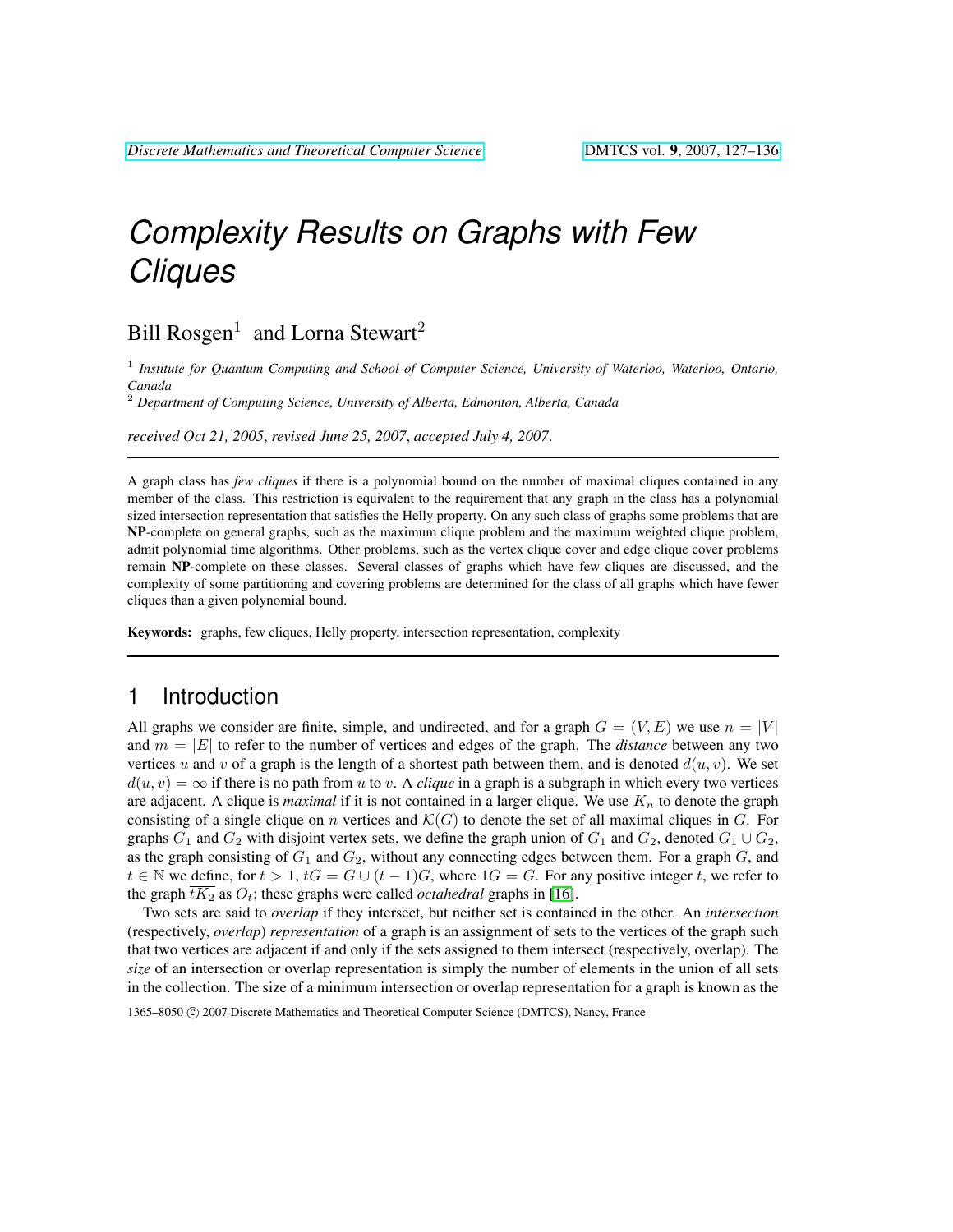*intersection number* or *overlap number* of the graph, respectively. A family of sets has the *Helly property* if, for any subfamily that intersects pairwise, there is an element in common to all sets of the subfamily. We refer to an intersection or overlap representation that satisfies this property as a *Helly intersection representation* or a *Helly overlap representation*. The *Helly intersection* (respectively, *overlap*) *number* of a graph is the minimum size of a Helly intersection (respectively, overlap) representation.

For complete definitions of the graph classes mentioned here, see [\[3\]](#page-7-0). An exposition of the concept of NP-completeness, as well as some of the problems and hardness results used later, can be found in [\[7\]](#page-7-1).

Moon and Moser, in their 1965 paper [\[15\]](#page-8-1), show that  $3^{n/3}$  is the maximum number of maximal cliques in a graph on n vertices, and observe that this bound is attained by the graph  $\overline{(n/3)K_3}$ .

In this paper, we study classes of graphs that have a polynomial bound on the number of maximal cliques. A graph class is said to have *few cliques* or to be a *few-cliques graph class* if there is a polynomial  $p(n)$  such that any *n*-vertex graph in the class has no more than  $p(n)$  maximal cliques [\[16\]](#page-8-0).

We focus on the complexities of problems on graph classes with few cliques. We are motivated in part by a connection between few-cliques graph classes and intersection and overlap graphs. It has long been known that chordal graphs [\[11\]](#page-8-2), Helly circular-arc (respectively, circle) graphs [\[10,](#page-8-3) [5\]](#page-7-2), and boxicity 2 graphs (see [\[18\]](#page-8-4)) have Helly intersection representations of size polynomial in the number of vertices in the graph. Given a Helly intersection representation of polynomial size for a class of graphs, the maximum weight clique problem can be solved in polynomial time for the intersection class [\[18\]](#page-8-4) as well as for the corresponding overlap graph class [\[4\]](#page-7-3). Thus since, as noted in [\[18\]](#page-8-4) and discussed in more detail in Section [2,](#page-1-0) a polynomial bound on the Helly intersection number turns out to be equivalent to a polynomial bound on the number of maximal cliques in a graph class, the few-cliques classes are interesting within the context of intersection and overlap graphs. An additional motivation for our work is found in the study of relationships among graph parameters and algorithms, where it is interesting to ask which problems become tractable as a result of bounding a particular parameter and which problems remain as computationally difficult as for graphs in general.

# <span id="page-1-0"></span>2 Graphs with Few Cliques

By the definition, each of the following graph classes has few cliques: any finite graph class, complete graphs, and triangle-free graphs. In addition, since chordal graphs have at most n maximal cliques [\[6\]](#page-7-4), graphs of boxicity k have at most  $(2n)^k$  maximal cliques [\[18\]](#page-8-4), planar graphs have at most  $7n/3 - 6$ maximal cliques [\[16\]](#page-8-0), and  $K_k$ -free graphs have at most  $\max\{n, n\Delta^{k-2}/2^{k-2}\}\$  maximal cliques, where  $\Delta$  is the maximum degree of any vertex in the graph [\[16\]](#page-8-0), all of these graph classes have few cliques.

Balas and Yu [\[1\]](#page-7-5) prove the following bound on the number of maximal cliques a graph can have, in terms of the largest induced subgraph of the form  $O_t$ .

**Theorem 1 (Balas and Yu [\[1\]](#page-7-5))** *For any connected graph*  $G = (V, E)$ *, where*  $\delta$  *is the number of pairs*  $(u, v) \in V \times V$  with  $d(u, v) = 2$ , and t is the largest integer such that G contains an induced subgraph *isomorphic to*  $O_t$ , the number of cliques in the graph is bounded by

$$
2^t \le |\mathcal{K}(G)| \le \delta^t + 1.
$$

Note that if  $t$  is bounded by some constant for a class of graphs, this theorem implies a polynomial bound on the number of maximal cliques in graphs in the class.

Another partial characterization of the graph classes with few cliques is shown by Prisner in [\[16\]](#page-8-0), where he considers classes of graphs having  $O_t$  as a forbidden induced subgraph, and derives upper bounds on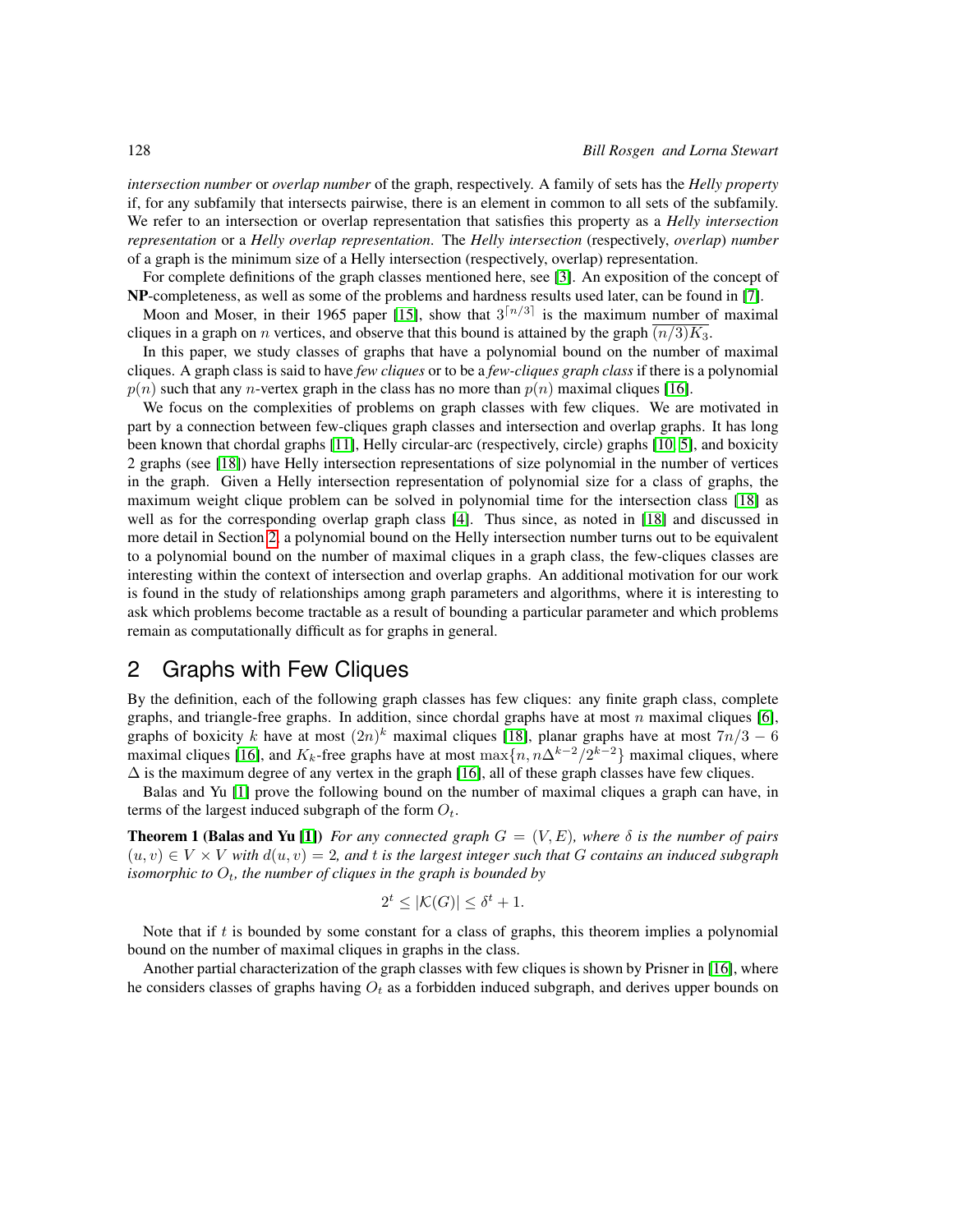the number of cliques in such graphs. A corollary to these bounds characterizes the hereditary classes of graphs which have few cliques.

#### Theorem 2 (Prisner [\[16\]](#page-8-0)) *A hereditary class of graphs* C *has few cliques if and only if for some constant*  $t, O_t \notin \mathcal{C}$ .

A further characterization of graph classes with few cliques relies on the following notions related to hypergraphs, from [\[2\]](#page-7-6) and [\[3\]](#page-7-0). A *hypergraph*  $H = (V, \mathcal{E})$  is a set of vertices V and hyperedges (or edges)  $\mathcal E$ , where each element of  $\mathcal E$  is a nonempty subset of V. The *dual* of a hypergraph  $H = (V, \mathcal E)$  is hypergraph  $H^* = (\mathcal{E}, \{E_v : v \in V\})$ , where  $E_v$  is the set of hyperedges in  $\mathcal E$  that contain the vertex v. The 2-section,  $(H)_2$ , of a hypergraph  $H = (V, \mathcal{E})$  is the graph  $G = (V, E)$ , where  $(u, v) \in E$  if and only if there is an edge  $e \in \mathcal{E}$  such that  $u, v \in e$ . We say that a hypergraph  $H = (V, \mathcal{E})$  is Helly when the edge set E satisfies the Helly property. A hypergraph H is *conformal* if each clique of  $(H)_2$  is contained in an edge of  $H$ . Note that the 2-section of the dual of a hypergraph  $H$  is the intersection graph of the hyperedges of H. Now, the following theorem can be found in [\[2\]](#page-7-6), where it is attributed to Gilmore.

#### <span id="page-2-0"></span>Theorem 3 (see Berge [\[2,](#page-7-6) page 396]) *A hypergraph is Helly if and only if its dual is conformal.*

Let  $G = (V, E)$  be a graph and, for each vertex  $v \in V$ , let  $S_v$  be the set of all maximal cliques of G that contain v.  $\{S_n : v \in V\}$  is an intersection representation for G since vertices are adjacent if and only if they appear together in some maximal clique; it satisfies the Helly property since pairwise intersecting sets represent a clique and all vertices of any clique are contained in some maximal clique. Since the size of the representation is  $|K(G)|$ , we have that the Helly intersection number of G is at most  $|K(G)|$ .

Furthermore, for an arbitrary Helly intersection representation of graph  $G = (V, E)$ , consider the hypergraph  $H = (X, \{S_v : v \in V\})$  where, for each  $v \in V$ ,  $S_v$  is the set representing v, and  $X =$  $\cup_{v \in V} S_v$ . By Theorem [3,](#page-2-0) each maximal clique of  $G = (H^*)_2$  is contained in an edge of  $H^*$  and, combined with the fact that each edge of  $H^*$  corresponds to a clique in G, this implies that  $H^*$  has a unique edge for each maximal clique of G. Therefore,  $|\mathcal{K}(G)|$  is less than or equal to the Helly intersection number of G.

Thus the next result, which has previously been observed, for example in [\[18\]](#page-8-4), is an immediate corollary of Theorem [3.](#page-2-0)

Corollary 4 *For any graph* G*, the number of maximal cliques in* G *is equal to the Helly intersection number of* G*.*

## <span id="page-2-1"></span>3 Complexity Observations

The problem of recognizing a few-cliques graph class is, given some polynomial bound  $p(n)$ , does the input graph have no more than  $p(n)$  maximal cliques? This problem is solvable in polynomial time by using an algorithm that enumerates all maximal cliques in a graph, such as one of the algorithms of [\[19\]](#page-8-5) or [\[12\]](#page-8-6). Both of these algorithms have what is referred to in [\[12\]](#page-8-6) as the *polynomial delay* property, that is, the length of time before the first clique is generated and the length of time between the algorithm generating any two successive cliques are each bounded by a polynomial in the size of the graph. Thus, we run the algorithm to enumerate the cliques, and within a polynomial amount of time the algorithm either generates too many cliques, whence we stop the computation and reject, or enumerates all of the cliques in the input graph, at which time the algorithm accepts. Thus, given a graph G and a polynomial  $p(n)$ , the questions: does G have no more than  $p(n)$  maximal cliques? and does G have Helly intersection number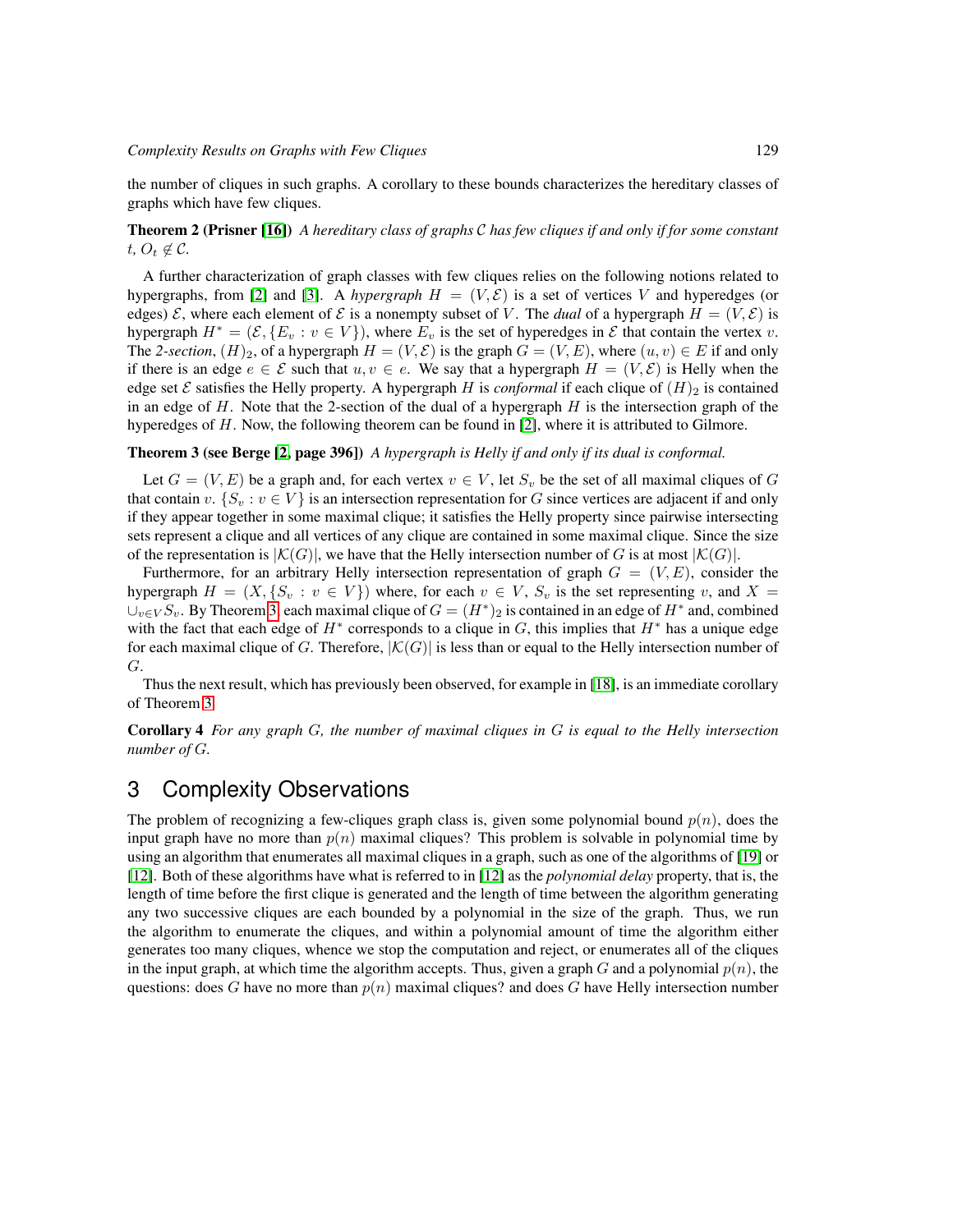at most  $p(n)$ ? can be answered in polynomial time. Furthermore, for yes instances of the problems, all maximal cliques can be enumerated, as described above, and a minimum Helly intersection representation can be constructed in polynomial time. As discussed in Section [2,](#page-1-0) a minimum Helly representation can be produced by generating all maximal cliques and then identifying the set of cliques that each vertex is contained in.

Note that polynomial time algorithms for graphs with few cliques can be made *robust* (that is, when given input not in the class of graphs the algorithm is designed for, the algorithm either rejects or continues computing the correct output [\[18\]](#page-8-4)) by generating at most  $p(n) + 1$  cliques and indicating that the input was not in the class of graphs if more than  $p(n)$  cliques are found.

In addition, the maximum clique and weighted maximum clique problems are trivially polynomially solvable for few-cliques graph classes. We first apply the algorithm in [\[19\]](#page-8-5) to find all maximal cliques in time  $O(nmp(n))$ . Then, to solve the maximum clique problem we iterate over the list of all maximal cliques, selecting the largest one. A similar algorithm solves the vertex-weighted maximum clique problem, since a maximum weighted clique is some maximal clique with the negative weight vertices removed.

Our NP-completeness results are provided for the class of all graphs containing not more than  $p(n)$ maximal cliques, for a given polynomial  $p(n)$ . Since the graph classes we have observed to have few cliques are contained in the class of graphs with not more than  $p(n)$  cliques, for some  $p(n)$ , NP-completeness results for these classes directly imply the NP-completeness of the same problem on the class of graphs with not more than  $p(n)$  cliques.

Spinrad [\[18\]](#page-8-4) observed that boxicity-2 graphs have no more than  $4n^2$  cliques and, therefore, since COLOURABILITY, INDEPENDENT SET, and VERTEX COLOUR are NP-complete [\[14,](#page-8-7) [17\]](#page-8-8) for boxicity-2 graphs, they are NP-complete for those graphs with no more than  $4n^2$  maximal cliques.

The NP-completeness of the Hamiltonian cycle and Hamiltonian path problems on planar graphs is shown in [\[9\]](#page-8-9) and the dominating set problem on planar graphs is shown NP-complete in [\[7\]](#page-7-1). Thus, by the bound in [\[16\]](#page-8-0) which limits the number of maximal cliques in a planar graph to  $7n/3 - 6$  we know that these problems are NP-complete for the class of graphs with no more than  $7n/3 - 6$  maximal cliques.

## 4 Covering and Partitioning Problems

In this section we consider the complexity of covering and partitioning problems under the restriction that the input graph has few cliques. Our results reveal that the hardness of many of these problems lies not only in choosing the cliques in a cover from an exponential collection, but in choosing those cliques that lead to a minimum cover.

In Section [3,](#page-2-1) we saw that having a polynomial bound on the number of maximal cliques does not help to solve the problem of finding the minimum colouring of a graph; in this section, we consider the problem of colouring a graph with no more than some constant number of colours, k, where  $k \geq 3$ .

<span id="page-3-0"></span>Problem. k-COLOURABILITY **Instance:** A graph,  $G = (V, E)$ . **Question:** Can the vertices of G be coloured with k or fewer colours such that adjacent vertices are assigned distinct colours?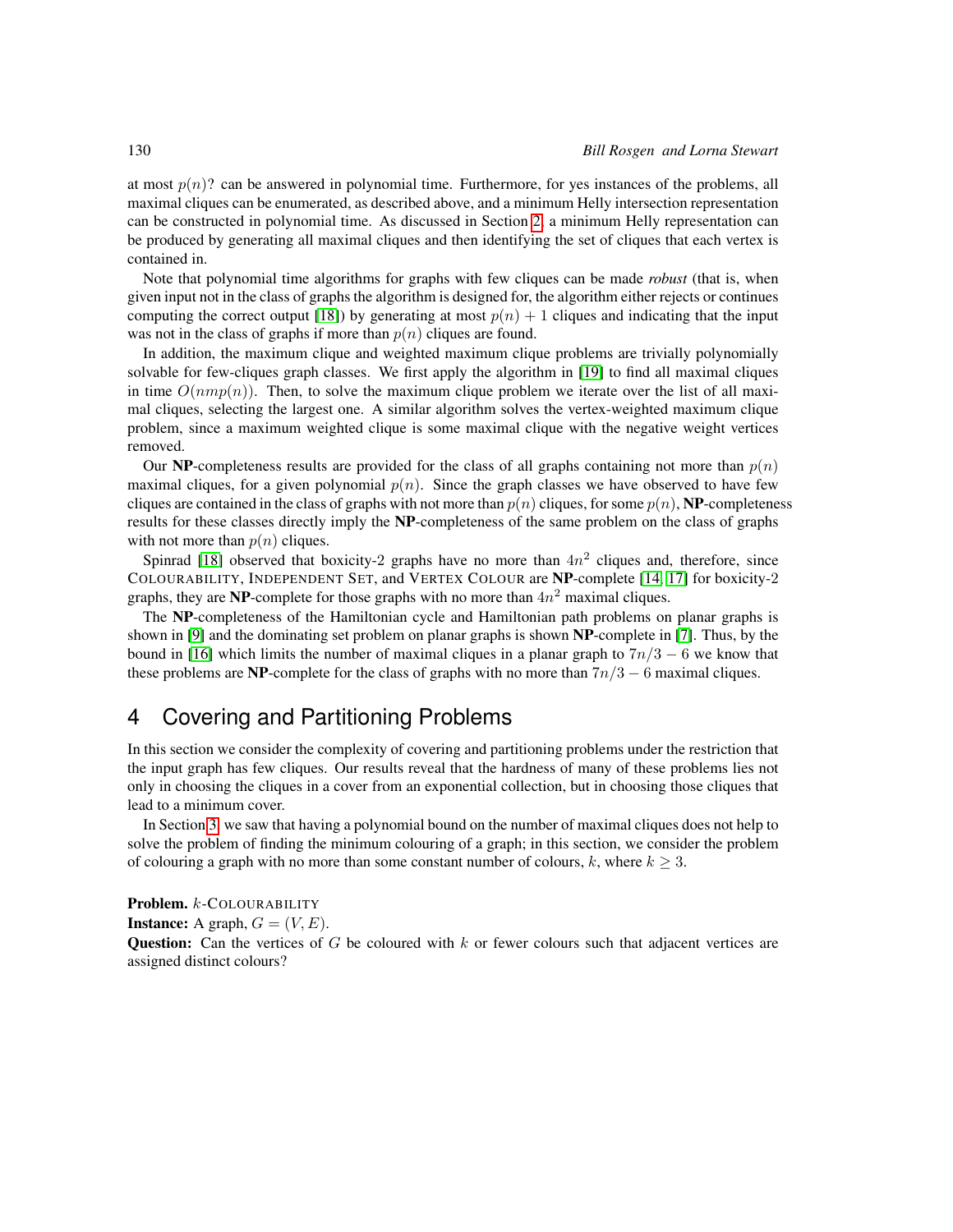**Theorem 5** k-COLOURABILITY, for  $k \geq 3$ , is **NP**-complete on the class of graphs with no more than 7n/3 − 6 *maximal cliques.*

Proof: 3-COLOURABILITY is known to be NP-complete on planar graphs [\[8\]](#page-7-7), and thus, by the bound given in [\[16\]](#page-8-0), the problem is also NP-complete for the class of graphs with no more than  $7n/3 - 6$ maximal cliques. However, this result does not extend, on planar graphs, to values of  $k$  larger than 3, since it is known that any planar graph can be coloured using only four colours.

We use a simple reduction from the k-colouring problem to the  $k + 1$ -colouring problem to form an inductive proof for graphs with no more than  $7n/3 - 6$  maximal cliques. We take a graph  $G = (V, E)$ , an instance of the k-colourability problem, and create a graph  $G'$  by adding a single universal vertex. Note that  $|\mathcal{K}(G)| = |\mathcal{K}(G')|$  and that G is k-colourable if and only if G' is  $k + 1$ -colourable, since a k-colouring for G together with a new colour for the universal vertex is a  $k + 1$ -colouring for G' and vice versa. Therefore, by induction on k, for  $k > 3$ , this demonstrates the NP-completeness of the k-colourability problem on the class of graphs with not more than  $7n/3 - 6$  maximal cliques, for any constant  $k > 3$ .

We now examine the problem of partitioning the vertices of a graph into disjoint cliques of size  $k$ , for some constant k.

Problem. k-CLIQUE PARTITION **Instance:** A graph,  $G = (V, E)$ . Question: Can the vertices of the graph  $G$  can be partitioned into cliques of size  $k$ ?

This problem can be shown to be NP-complete, for any  $k \geq 3$ , by a reduction similar to the one used in the proof of Theorem [5.](#page-3-0) The case  $k = 3$  is done by Garey and Johnson in [\[7\]](#page-7-1), where the exact cover by 3-sets problem is used to show the NP-completeness of 3-CLIQUE PARTITION (which they call the triangle partition problem), but most importantly for our purposes, the reduction they use produces a  $K_4$ free graph. Thus, this result can be immediately extended to 3-CLIQUE PARTITION on graphs with no more than  $p(n)$  cliques, for some cubic polynomial  $p(n)$ , since there are no more than  $n^3$  cliques in a  $K_4$ free graph.

**Theorem 6** k-CLIQUE PARTITION, for  $k \geq 3$ , is **NP**-complete for the class of graphs with no more than n <sup>k</sup> *maximal cliques.*

**Proof:** We apply a simple transformation to reach from the case k to the case  $k + 1$ . For a graph  $G =$  $(V, E)$  on *n* vertices that is an instance of the k-clique partition problem, we construct the graph  $G' =$  $(V', E')$ , where we obtain G' from G by adding  $n/k$  vertices, each connected to every vertex of G.

Notice that a graph cannot be partitioned into disjoint k-cliques unless k divides  $|V| = n$ , and so, if this is not the case, we can simply output a trivial no instance, such as the one vertex graph, which cannot be partitioned into k-cliques for any  $k > 1$ . If on the other hand, k divides n, we construct V' and E' as

$$
V' = V \cup \{w_i : 1 \le i \le n/k\}
$$
  

$$
E' = E \cup \{(w_i, v) : v \in V, 1 \le i \le n/k\}.
$$

This can clearly be done in polynomial time. Notice first that, as long as we do not output the trivial no instance, we know that  $k + 1$  divides  $|V'| = n + n/k$ .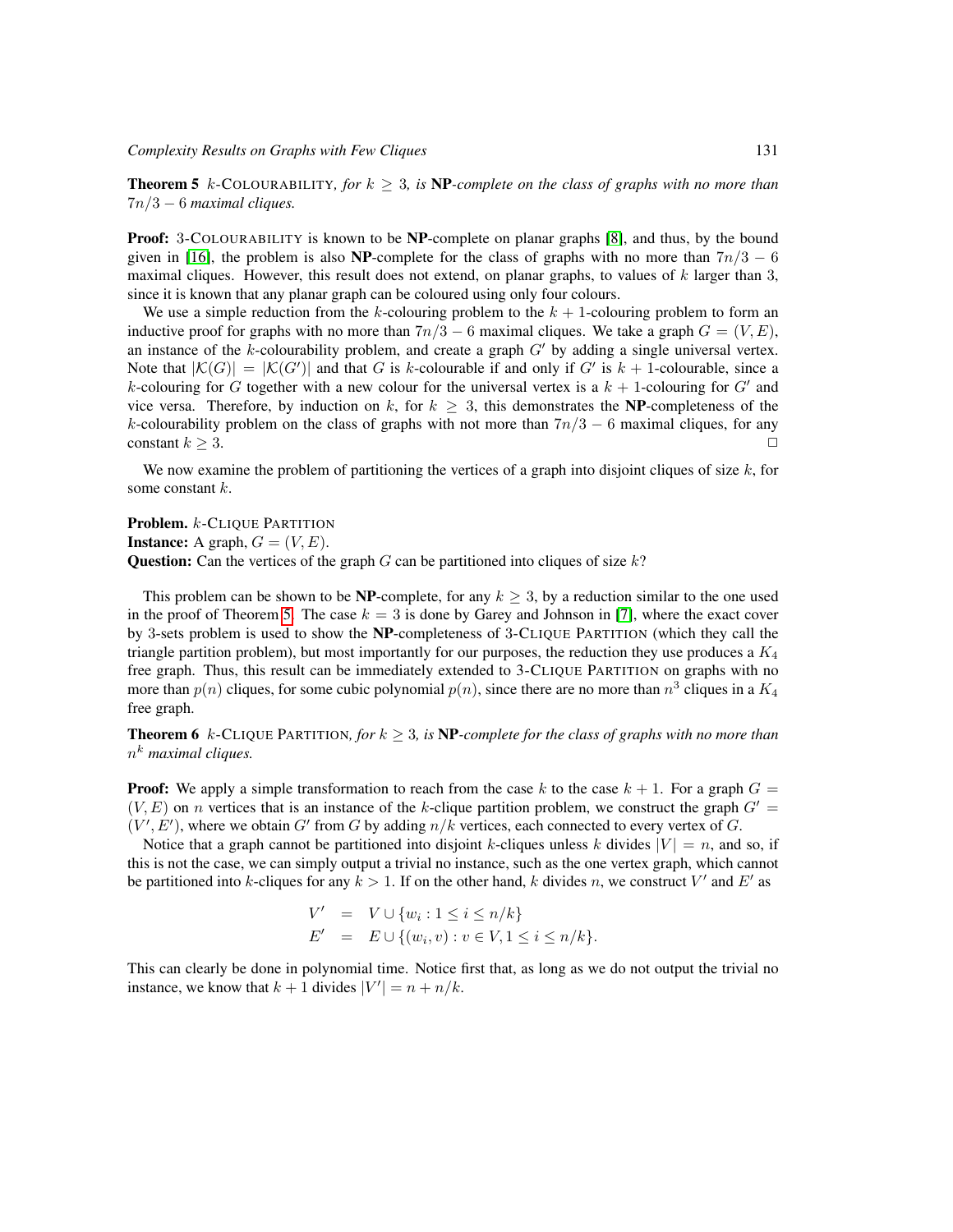We prove that the reduction is correct by induction on k, the base case, for  $k = 3$  is the triangle partition problem [\[7\]](#page-7-1). For  $k \geq 3$ , we build a graph G' using the transformation given above. If we take a k-clique partition for G, we can extend it to a  $k + 1$  clique partition for G', as we must use  $n/k$  cliques of size k to partition G, so we can take one of the new vertices into each k clique to form a  $k + 1$  clique. In the other direction, any  $k + 1$  partition of G' must use one of the new vertices in each clique, as no two of the new vertices are adjacent. Since there are exactly  $n/k$  new vertices, and there are  $(n + n/k)/(k + 1) = n/k$ cliques in any  $k + 1$  clique partition of  $G'$ , so we will use all of the newly added vertices. Thus, we can simply remove the new vertices from the clique partition to obtain a  $k$ -clique partition of  $G$ . Thus, by induction on  $k$ , this reduction reduces the 3-clique partition problem to the  $k$ -clique partition problem for all  $k \geq 3$ . Notice also that at each step of the induction we increase the number of maximal cliques by a factor of  $n/k$ . Hence, the number of cliques in the final graph is bounded by  $n^{k-3}p(n)$ , if  $p(n)$  is a bound on the number of cliques in the instance of the 3-clique partition problem, and since one possible choice for  $p(n)$  is  $n^3$ , as the initial instance of the triangle partition problem was  $K_4$  free, the constructed instance of the k-clique partition problem has no more than  $n^k$  cliques, which is polynomial in n, for fixed  $k$ . Thus we have shown the NP-completeness of the  $k$ -clique partition problem on the graphs with not more than  $n^k$  maximal cliques.  $\Box$ 

We now consider the vertex clique partition problem.

#### Problem. VERTEX CLIQUE PARTITION

**Instance:** A graph,  $G = (V, E)$ , and a natural number k. Question: Can the vertices of graph  $G$  can be partitioned into  $k$  or fewer cliques?

Note that the vertex clique partition and vertex clique cover problems are equivalent, since any subgraph of a clique is again a clique.

In light of the preceding results, we show that vertex clique partition problem is NP-complete by reducing an n-vertex  $K_4$  free instance G of 3-CLIQUE PARTITION to the instance  $(G, \lfloor n/3 \rfloor)$  of VERTEX CLIQUE PARTITION. G can be partitioned into at most  $\lfloor n/3 \rfloor$  cliques if and only if it can be partitioned into triangles, since the graph is  $K_4$  free. A potential complication arises on an instance where 3 does not divide n, but such an instance cannot be partitioned into triangles, so the reduction can output an arbitrary no instance of the clique partition problem. We conclude that VERTEX CLIQUE PARTITION for the class of graphs with no more than  $n^3$  cliques is NP-complete.

In addition to the NP-completeness of VERTEX CLIQUE COVER, we also have the NP-completeness of EDGE CLIQUE COVER for graphs with a polynomially bounded number of maximal cliques. This result comes directly from a result in [\[13\]](#page-8-10), where the vertex clique cover problem is reduced to the edge clique cover problem by taking an instance G of VERTEX CLIQUE COVER, and adding  $m + 1$  vertices to the graph that are adjacent to all the vertices of  $G$ , where  $m$  is the number of edges in  $G$ . If  $G$  has no more than  $p(n)$  maximal cliques, then the resulting instance of the edge clique cover problem has no more than  $(m + 1)p(n)$  maximal cliques. Thus, using this reduction, we have the NP-completeness of the edge clique cover problem, that is, the intersection number problem, for graphs with no more than  $(m + 1)n^3$ maximal cliques.

Finally, we encounter a problem that is solvable in polynomial time on graphs with few cliques. This problem is simply the k-colourability problem in the complement graph.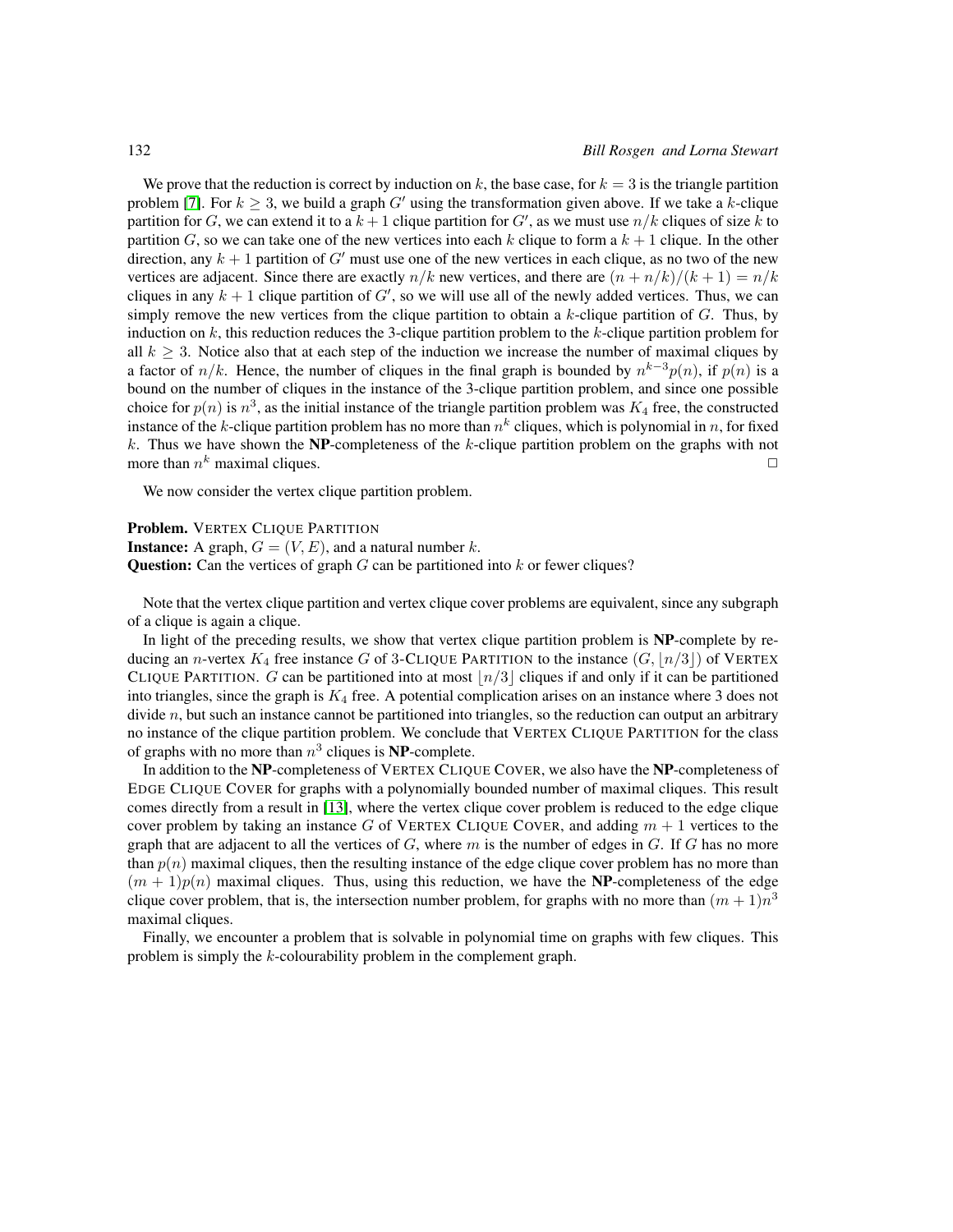Problem. VERTEX CLIQUE *k*-PARTITION **Instance:** A graph,  $G = (V, E)$ . Question: Can the vertices of graph  $G$  can be partitioned into  $k$  or fewer cliques?

Related to this problem are the problems of covering the vertices and edges of a graph with at most  $k$ cliques. These problems can once again be obtained from the previous problem by allowing the vertices of the graph to be in multiple cliques in the cover. The essential idea behind a polynomial time algorithm for these problems on a graph G with no more than  $p(n)$  maximal cliques is that if we can cover a graph with cliques, we can also cover the graph with the same number of maximal cliques, by simply enlarging each of the cliques to some maximal clique. We can thus consider only collections of  $k$  maximal cliques.

For graph  $G = (V, E)$ , we first compute  $\mathcal{K}(G) = \{C_1, C_2, \dots, C_r\}$  using the algorithm in [\[19\]](#page-8-5), which runs in  $O(nmr)$  time. Then we consider each of the  $\binom{r}{k}$  sets of k maximal cliques of G. If any of these forms a clique cover, we output yes. If none of these are clique covers of  $G$ , we output no. Checking if each set is a clique cover can be performed in  $O(n^2)$  time, for a total runtime of  $O(n^2 {r \choose k}) = O(n^2 p(n)^k)$ where  $p(n)$  is a polynomial bound on the number of cliques, and so we have a polynomial time algorithm for the clique k-cover problem for graphs with a polynomially bounded number of maximal cliques.

Once again, by the equivalence of VERTEX CLIQUE COVER and VERTEX CLIQUE PARTITION, this algorithm solves the  $k$ -partitioning problem as well, and since we can form a minimum edge  $k$ -clique cover from maximal cliques by using the same approach, we have a polynomial time algorithm, for any class of graphs with few cliques, for the edge  $k$ -clique cover problem. This problem is exactly the problem of determining for a graph  $G$  whether there is an intersection representation for  $G$  of size at most  $k$ , for constant  $k$  [\[13\]](#page-8-10).

## 5 Conclusion

We have seen that the graphs with few cliques are exactly those graphs with polynomially bounded Helly intersection number.

We have also examined several well-known NP-complete graph problems, and shown that the majority of them remain hard when restricted to the graphs with few cliques.

Table [1](#page-7-8) lists the complexity results on the problems considered here, for graphs with few cliques. It is interesting to note that the NP-completeness of edge clique cover implies that it remains hard to find a minimum intersection representation even when given a minimum Helly intersection representation.

The problems that admit efficient algorithms on these restricted classes appear to be only those problems where the restriction allows a brute force algorithm to run efficiently. Whether there is a problem that allows this restriction to be used in the construction of a nontrivial efficient algorithm is unknown.

## Acknowledgements

This research was partially supported by NSERC and iCORE.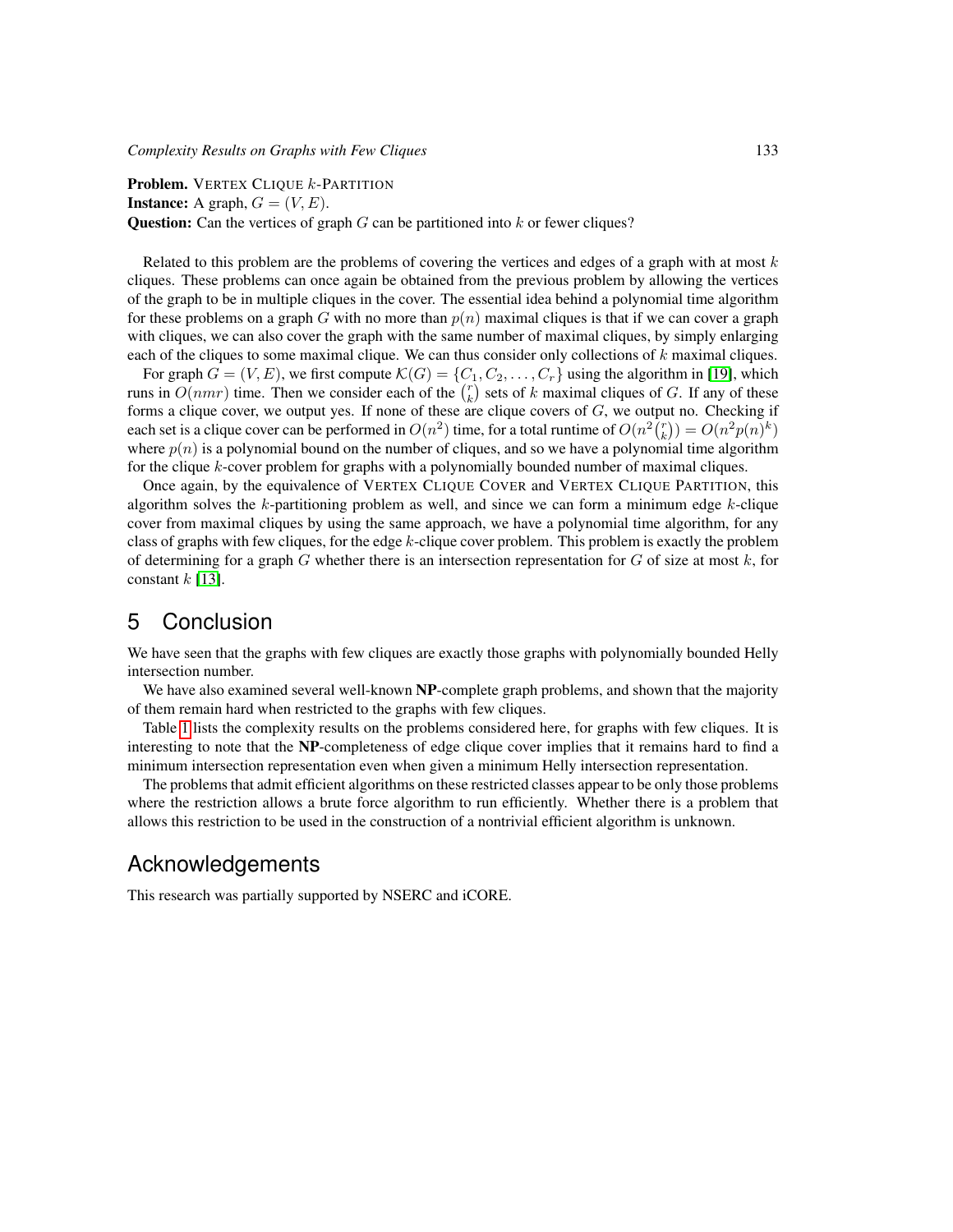| <b>Problem</b>                   | Complexity     | <b>Bound</b> |
|----------------------------------|----------------|--------------|
| <b>CLIQUE</b>                    | O(nmp(n))      |              |
| <b>COLOURABILITY</b>             | NP-complete    | $4n^2$       |
| <b>DOMINATING SET</b>            | NP-complete    | $7n/3-6$     |
| <b>EDGE CLIQUE COVER</b>         | NP-complete    | $(m+1)n^3$   |
| EDGE CLIQUE $k$ -COVER           | $O(n^2p(n)^k)$ |              |
| <b>HAMILTONIAN CYCLE</b>         | NP-complete    | $7n/3-6$     |
| <b>HAMILTONIAN PATH</b>          | NP-complete    | $7n/3-6$     |
| <b>INDEPENDENT SET</b>           | NP-complete    | $4n^2$       |
| $k$ -Clique Partition            | NP-complete    | $n^k$        |
| $k$ -COLOURABILITY               | NP-complete    | $7n/3 - 6$   |
| <b>VERTEX CLIQUE COVER</b>       | NP-complete    | $n^3$        |
| <b>VERTEX CLIQUE k-COVER</b>     | $O(n^2p(n)^k)$ |              |
| <b>VERTEX CLIQUE k-PARTITION</b> | $O(n^2p(n)^k)$ |              |
| <b>VERTEX CLIQUE PARTITION</b>   | NP-complete    | $n^3$        |
| <b>VERTEX COVER</b>              | NP-complete    | $4n^2$       |
| <b>WEIGHTED CLIQUE</b>           | O(nmp(n))      |              |

<span id="page-7-8"></span>**Tab. 1:** Complexity results on graphs with *n* vertices, *m* edges, and no more than  $p(n)$  maximal cliques. The NP-completeness results hold for the class of graphs that do not have more maximal cliques than the given bound.

## **References**

- <span id="page-7-5"></span>[1] E. Balas and C. S. Yu. On graphs with polynomially solvable maximum-weight clique problem. *Networks*, 19(2):247–253, 1989.
- <span id="page-7-6"></span>[2] C. Berge. *Graphs and Hypergraphs*. Number 6 in North-Holland Mathematical Library. North-Holland, 1973.
- <span id="page-7-0"></span>[3] A. Brandstädt, V. B. Le, and J. P. Spinrad. *Graph Classes: A Survey*. SIAM Monographs on Discrete Mathematics and Applications. Society for Industrial and Applied Mathematics, 1999.
- <span id="page-7-3"></span>[4] E. Cenek and L. Stewart. Maximum independent set and maximum clique algorithms for overlap graphs. *Discrete Applied Mathematics*, 131(1):77–91, 2003.
- <span id="page-7-2"></span>[5] G. Durán. Some new results on circle graphs. *Matemática Contemporânea*, 25:91–106, 2003.
- <span id="page-7-4"></span>[6] D. R. Fulkerson and O. A. Gross. Incidence matrices and interval graphs. *Pacific Journal of Mathematics*, 15(3):835–855, 1965.
- <span id="page-7-1"></span>[7] M. Garey and D. Johnson. *Computers and Intractability: A Guide to the Theory of NP-Completeness*. W. H. Freeman and Company, 1979.
- <span id="page-7-7"></span>[8] M. R. Garey, D. S. Johnson, and L. Stockmeyer. Some simplified NP-complete problems. In *Proceedings of the 6thAnnual ACM Symposium on Theory of Computing*, pages 47–63, 1974.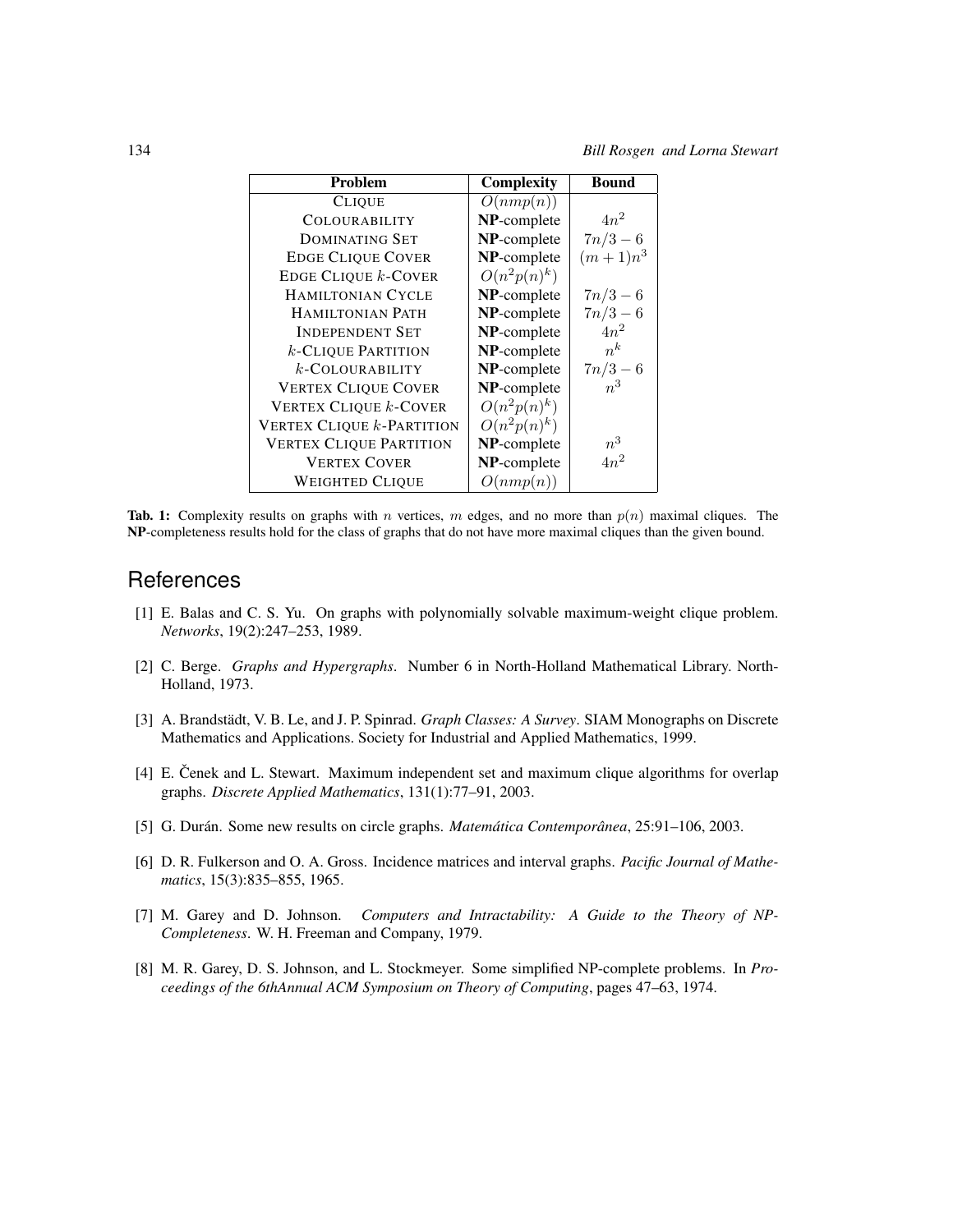- <span id="page-8-9"></span>[9] M. R. Garey, D. S. Johnson, and R. E. Tarjan. The planar Hamiltonian circuit problem is NPcomplete. *SIAM Journal on Computing*, 5(4):704–714, 1976.
- <span id="page-8-3"></span>[10] F. Gavril. Algorithms on circular-arc graphs. *Networks*, 4:357–369, 1974.
- <span id="page-8-2"></span>[11] F. Gavril. The intersection graphs of subtrees in trees are exactly the chordal graphs. *Journal of Combinatorial Theory, Series B*, 16:47–56, 1974.
- <span id="page-8-6"></span>[12] D. S. Johnson, M. Yannakakis, and C. H. Papadimitriou. On generating all maximal independent sets. *Information Processing Letters*, 27(3):119–123, 1988.
- <span id="page-8-10"></span>[13] L. T. Kou, L. J. Stockmeyer, and C. K. Wong. Covering edges by cliques with regard to keyword conflicts and intersection graphs. *Communications of the Association for Computing Machinery*, 21(2):135–139, 1978.
- <span id="page-8-7"></span>[14] D. T. Lee and J. Y.-T. Leung. On the 2-dimensional channel assignment problem. *IEEE Transactions on Computers*, 33(1):2–6, 1984.
- <span id="page-8-1"></span>[15] J. W. Moon and L. Moser. On cliques in graphs. *Israel Journal of Mathematics*, 3:23–28, 1965.
- <span id="page-8-0"></span>[16] E. Prisner. Graphs with few cliques. In *Proceedings of the 7th Quadrennial International Conference on the Theory and Applications of Graphs, 1992*, Graph Theory, Combinatorics, and Applications, pages 945–956, 1995.
- <span id="page-8-8"></span>[17] C. S. Rim and K. Nakajima. On rectangle intersection and overlap graphs. *IEEE Transactions on Circuits and Systems I: Fundamental Theory and Applications*, 42(9):549–553, 1995.
- <span id="page-8-4"></span>[18] J. P. Spinrad. *Efficient Graph Representations*. Number 19 in Fields Institute Monographs. American Mathematical Society, 2003.
- <span id="page-8-5"></span>[19] S. Tsukiyama, M. Ide, H. Arioyoshi, and I. Shirakawa. A new algorithm for generating all the maximal independent sets. *SIAM Journal on Computing*, 6(3):505–517, 1977.